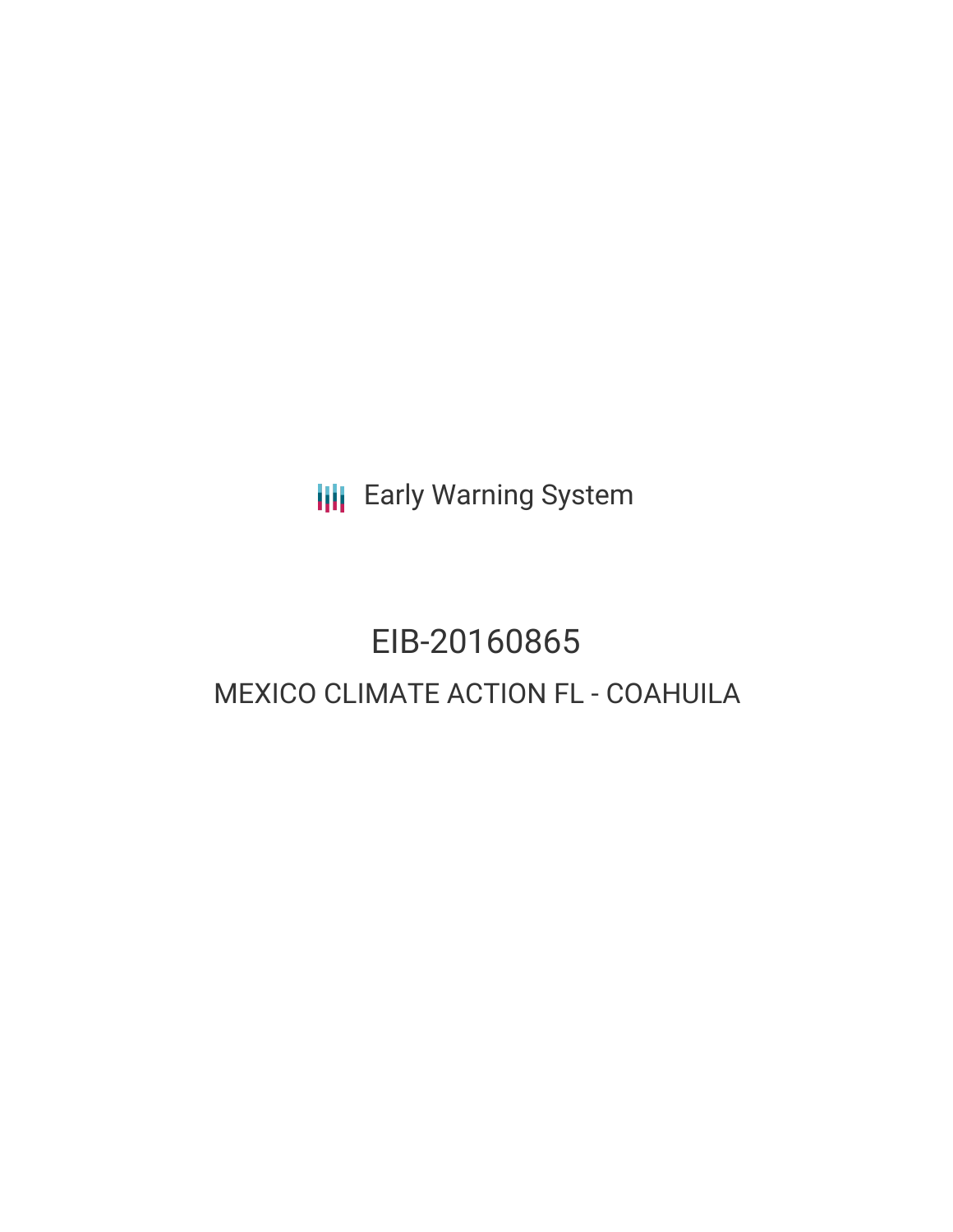

#### **Quick Facts**

| <b>Countries</b>               | Mexico                          |
|--------------------------------|---------------------------------|
| <b>Financial Institutions</b>  | European Investment Bank (EIB)  |
| <b>Status</b>                  | Proposed                        |
| <b>Bank Risk Rating</b>        | U                               |
| <b>Borrower</b>                | Nacional Financiera SNC (NAFIN) |
| <b>Sectors</b>                 | Energy                          |
| <b>Investment Type(s)</b>      | Loan                            |
| <b>Investment Amount (USD)</b> | \$40.00 million                 |
| <b>Project Cost (USD)</b>      | \$351.00 million                |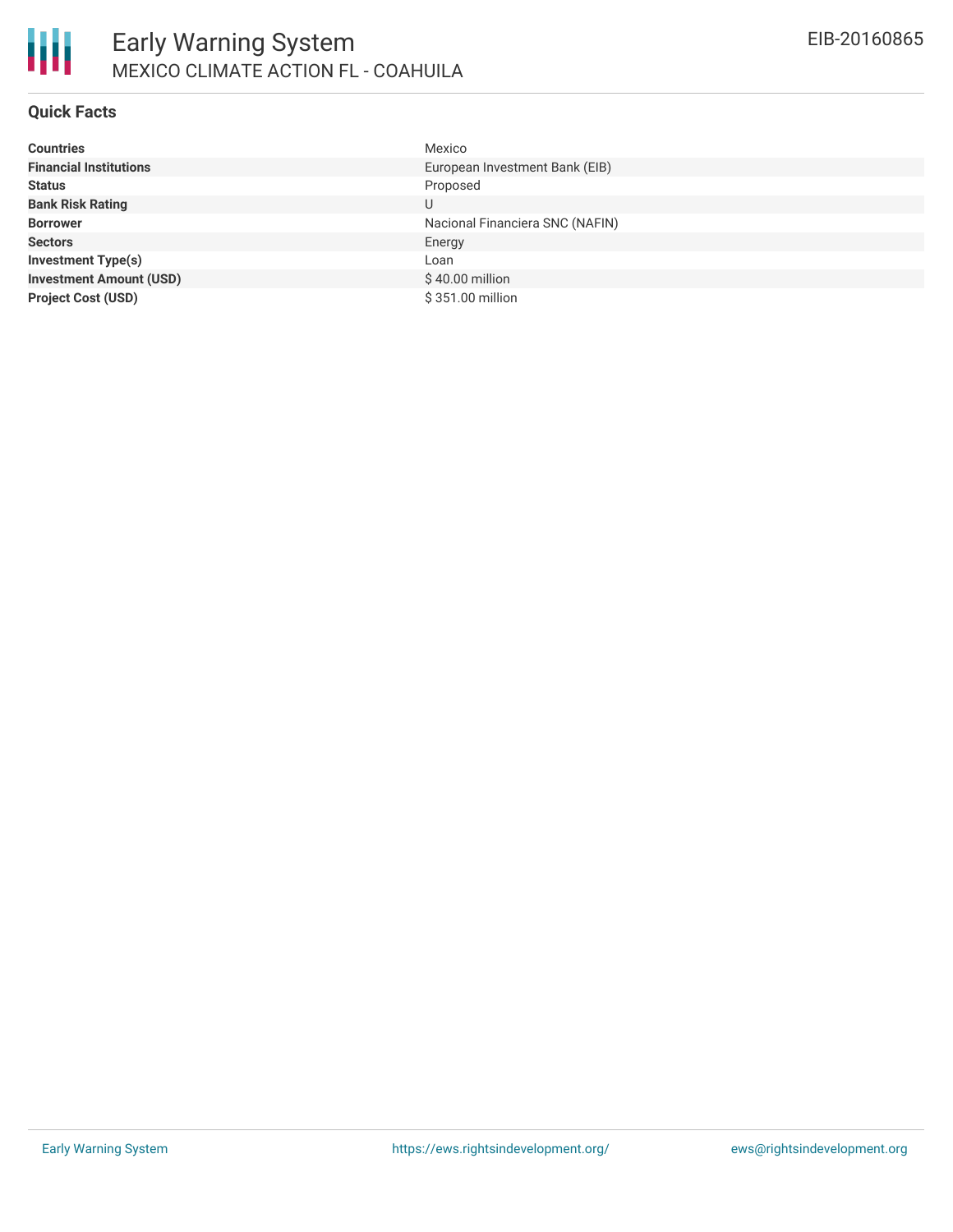

## **Project Description**

From the EIB:

The project concerns the construction of a 199.5 MW wind farm in Mexico. The wind farm comprises 95 wind turbine generators (WTGs), rated at 2.1 MW each, and associated infrastructure, including access roads, control centre and interconnection to the grid.

The project aims to help meet the Mexican national target of 35% of electricity generated from renewable energy sources by 2024. It is also consistent with the EIB's objectives outside the European Union, contributing to the promotion of renewable energy generation, and will contribute to the attainment of the UN Sustainable Development Goal (SDG) on climate action.

If the plant was located within the EU it would fall under Annex II of the Environmental Impact Assessment (EIA) Directive (2011/92/EU), requiring the competent authorities to determine whether an EIA is required. Following Mexican national legislation a full EIA is mandatory for the project. Due to the specificities of the land tenancy in Mexico and the vulnerability of certain groups, the social impact will be carefully assessed at appraisal. Compliance with the EIB's environmental and social standards, with national law and EU environmental and social principles with particular reference to EU environmental horizontal directives, stakeholder engagement, access to information and impact on biodiversity and cumulative impact will also be verified at appraisal.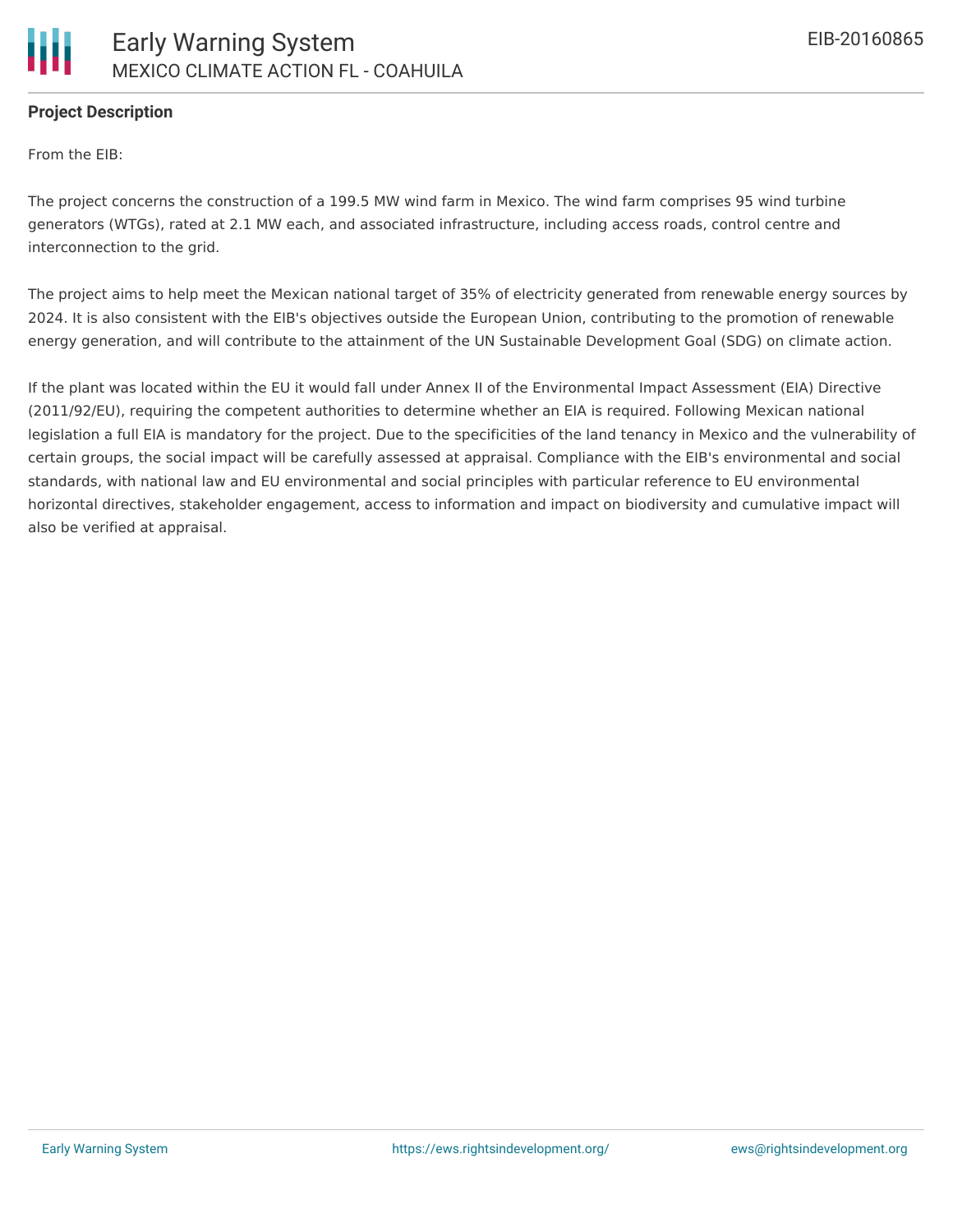#### **Investment Description**

European Investment Bank (EIB)

The project is an allocation under the Mexico Climate Action framework loan which will be intermediated by NAFIN (Nacional Financiera). The borrower is Nacional Financiera SNC (NAFIN), who will on-lend to an acceptable corporate.

The proposed financing from the EIB is USD 40 million (EUR 37 million), part of a USD 351 million (EUR 328 million) project total.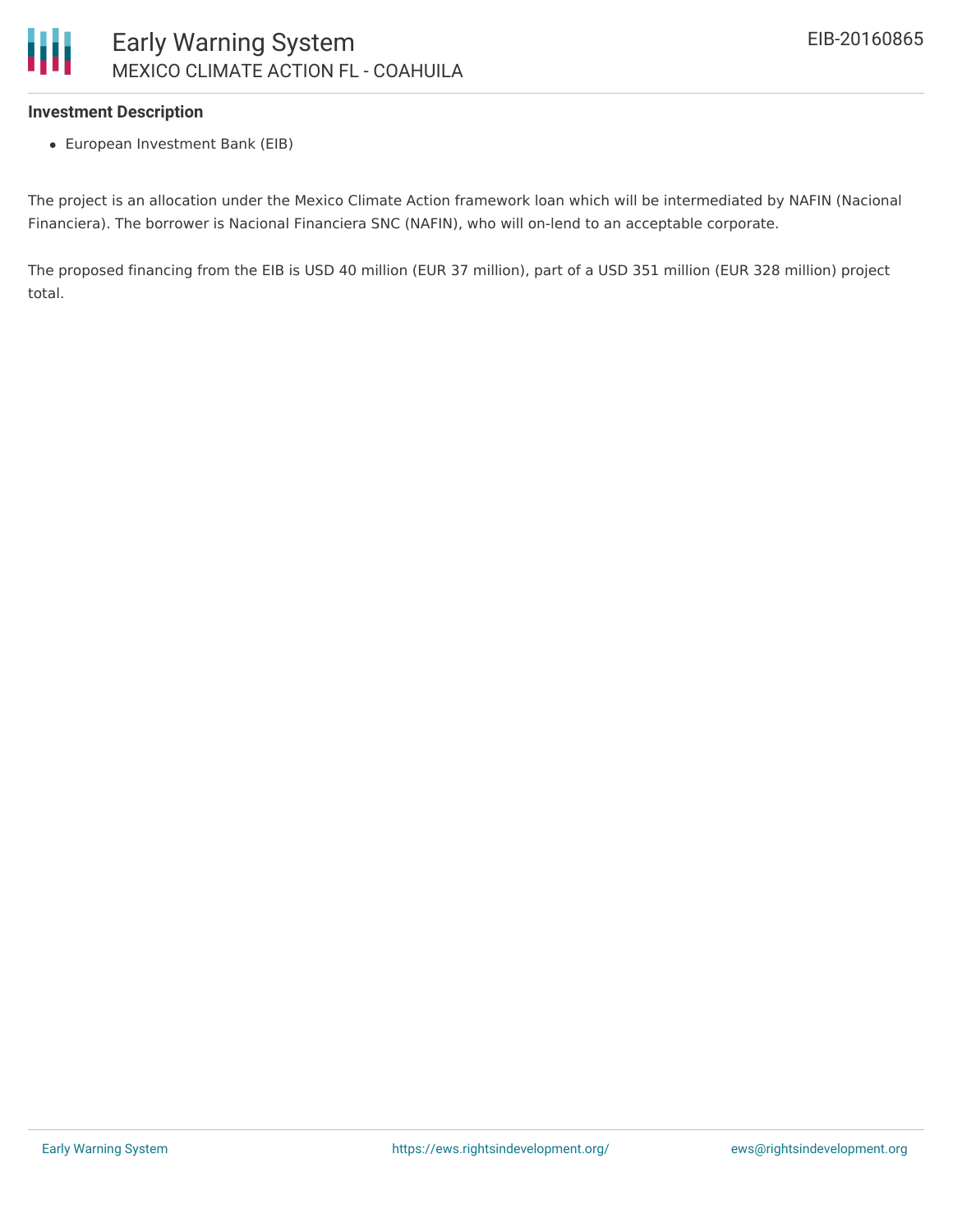

### **Contact Information**

#### ACCOUNTABILITY MECHANISM OF EIB

The EIB Complaints Mechanism is designed to facilitate and handle complaints against the EIB by individuals, organizations or corporations affected by EIB activities. When exercising the right to lodge a complaint against the EIB, any member of the public has access to a two-tier procedure, one internal - the Complaints Mechanism Office - and one external - the European Ombudsman. A complaint can be lodged via a written communication addressed to the Secretary General of the EIB, via email to the dedicated email address complaints@eib.org, by completing the online complaint form available at the following address: http://www.eib.org/complaints/form, via fax or delivered directly to the EIB Complaints Mechanism Division, any EIB local representation office or any EIB staff. For further details, check: http://www.eib.org/attachments/strategies/complaints\_mechanism\_policy\_en.pdf

When dissatisfied with a complaint to the EIB Complaints Mechanism, citizens can then turn towards the European Ombudsman. A memorandum of Understanding has been signed between the EIB and the European Ombudsman establishes that citizens (even outside of the EU if the Ombudsman finds their complaint justified) can turn towards the Ombudsman on issues related to 'maladministration' by the EIB. Note that before going to the Ombudsman, an attempt must be made to resolve the case by contacting the EIB. In addition, the complaint must be made within two years of the date when the facts on which your complaint is based became known to you. You can write to the Ombudsman in any of the languages of the European Union. Additional details, including filing requirements and complaint forms, are available at: http://www.ombudsman.europa.eu/atyourservice/interactiveguide.faces